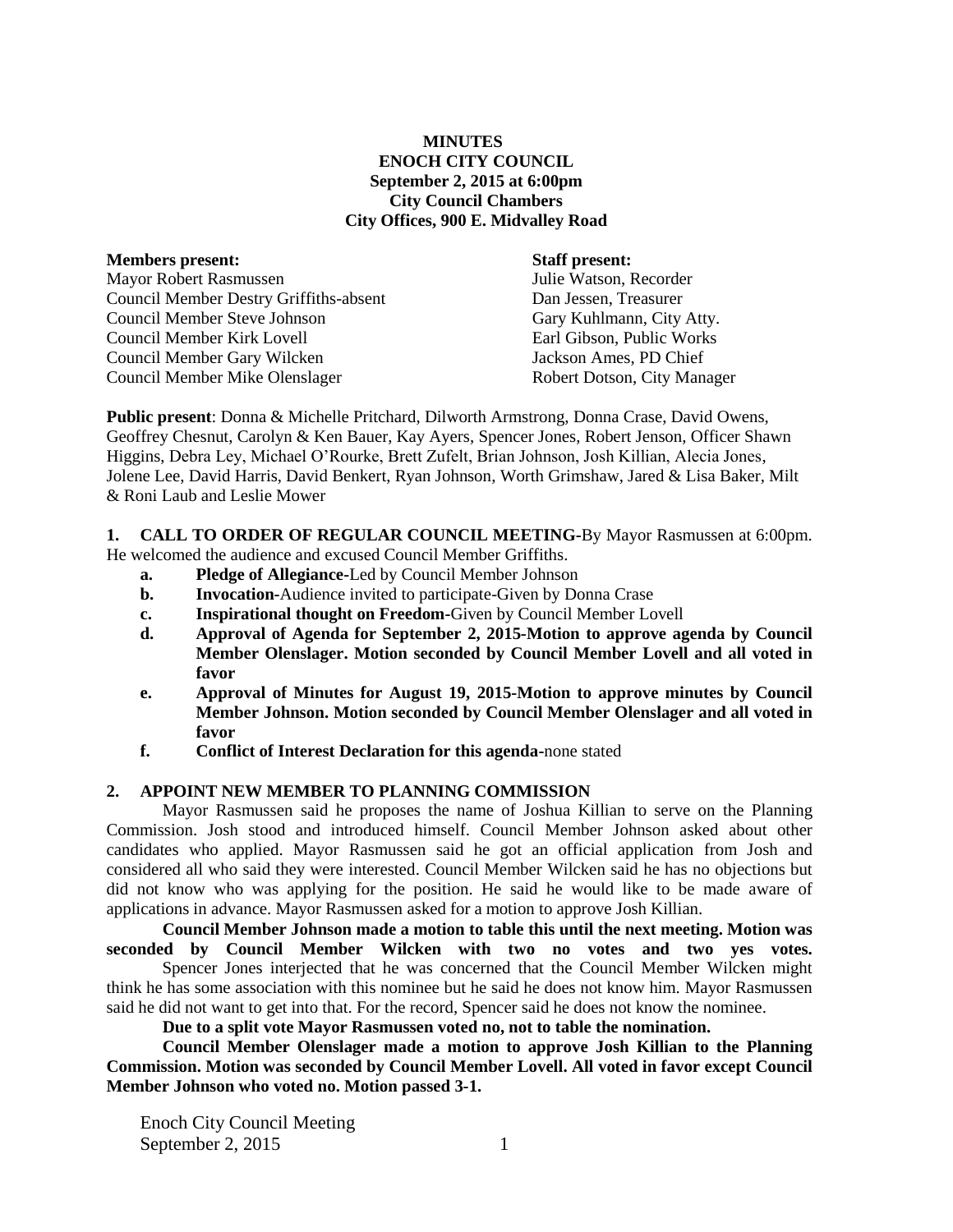Josh Killian was appointed to the Planning Commission. Council Member Wilcken restated his preference that they be advised in advance of who applies for these positions. Council Member Olenslager said Mayor Rasmussen is tasked with vetting people for these boards and he is fine with having him do that.

## **3. PUBLIC HEARING REGARDING APPLYING FOR CIB FUNDING FOR CULINARY WELL COMPLETION**

Mayor Rasmussen said City Manager Dotson will give an update on the well. City Manager Dotson the point of the public hearing is so the public has a voice in the money we are applying for. The public hearing was advertised as required. He said he got the well house plans 20 minutes ago and the quote on the building is \$100,000. He is still waiting for a quote on the power and expects it will be about \$20,000 or less. So we will apply for \$120,000 to finish the well and get it into service. This includes all the pumps, motors and equipment.

Mayor Rasmussen asked for motion to enter the public hearing. **Council Member Lovell so moved to enter the public hearing for the CIB application for the well. Motion was seconded by Council Member Wilcken and all voted in favor.** Mayor Rasmussen invited public comments.

Kay Ayers asked if this well is for the entire city for water or just certain parts. *Mayor Rasmussen said this well feeds into all of the existing water system.* 

Worth Grimshaw asked how much water the well is producing*. Earl said we don't know yet as it is scheduled for development. When we initially test pumped we got 600 gallons per minute. The camera showed mud so after cleaning that out we expect more water.*Worth asked how much money is in the well now. *Dan said about \$800,000 and when completed about one million.* 

Donna Pritchard asked if the city has to match the funds. *City Manager Dotson said we are looking at a grant or a loan or a grant/loan combo. We will be working with Gary Zabriskie of the Five County Association of Governments and he says usually they will give a grant if you show you have a need.*  She confirmed this money is in the budget if we have to do a match.

David Benkert asked how long the well has been in development. *City Manager Dotson said we started drilling that well last fall. We did a lot of pre-evaluation site studies on it before that.*

Ken Bauer asked if the \$800,000 into it so far was City money we had on hand adding they may give us a grant with what we have in it. *Mayor Rasmussen said we had saved for this well for several years and we don't know for sure about being awarded a grant. City Manager Dotson said we have the money to complete the well but will try for the grant.*

Carolyn Bauer said she wished she knew more about this before it went on the agenda*. Mayor Rasmussen said we have talked about this for several meetings and it was noticed as required. The public can always ask questions of staff in advance.* 

Mayor Rasmussen asked for a motion to end the public hearing. **Council Member Wilcken made a motion to end the public hearing. Motion was seconded by Council Member Lovell and all voted in favor.** The public hearing was held per CIB requirements and the application process will proceed.

## **4. DISCUSS/TAKE ACTION ON TREE COMMITTEE GRANT-Daniel Allen**

City Manager Dotson introduced Daniel Allen saying he is the Urban and Community Forester in Southern Utah. He took over from Danon Hulet who helped with our tree inventory. We use that study for maintenance and to assess the condition of the trees located on public property. Daniel has moved into Enoch City now and is a great resource for the City. He came to the last Tree Committee meeting and explained some possibilities for future funding to do some things in our parks. We did not know about these grants until he brought it up and one application has to be submitted next week. Daniel summarized saying as an urban forester his job is to be an extension of the State of Utah by helping the City to improve the urban forest which is made up of trees on public property. One tool we have is grants and the main one they encourage is the Community Forestry Partnership grant. That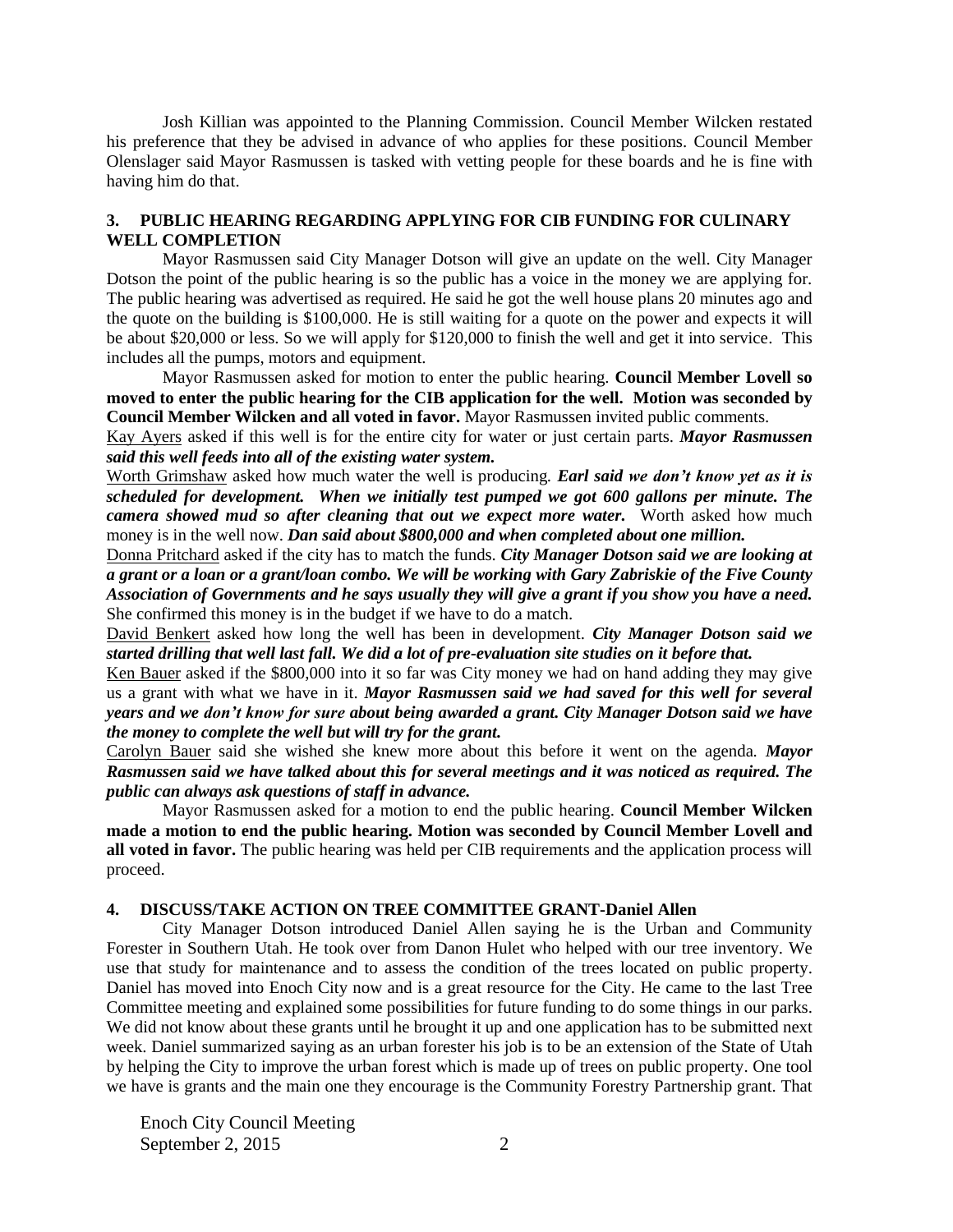can give qualifying communities up to \$8000. This is a matching grant so the City needs to come up with that match. He suggests applying for \$2500. This match can be in the form of volunteer labor at \$22 an hour or in kind donations. This works in reimbursement fashion so the original \$2500 has to be available up front. He is seeking approval from the City Council for funding of the match portion in order to apply for the grant.

There was more discussion that this grant is currently being aimed at Garden Park which has a project is in the works. The trees selected would be low maintenance such as Burr Oaks. The time frame for completion could be this fall but is more likely next spring, when a final report is completed and submitted for reimbursement. This can actually turn out to be free money by gathering volunteers to do the work. \$2500 would cover about 10 trees, irrigation and mulch rings. Council Member Wilcken said we have to apply next week and the decision to award the grant is made in November. No money will be spent until we get the grant approval although we need to approve the front money in order to apply. Most likely this will occur next spring and could be in conjunction with our Arbor Day event. The Tree Committee selected Garden Park because Jolene Lee has been very proactive to develop and improve that park which is an ongoing project right now. Council Member Olenslager asked Dan if we have any money for this. Dan said it is a wash to the City in the end but we have to expend the money out front so it has to be in the budget. He said we have a "supplies and materials" line item in the parks budget that could be used to cover this match.

Dan digressed briefly to say when this came up he was reminded that we also have a report due to the State regarding the projected use of impact fees. This budget year we had planned on spending money in parks using impact fees although that was earmarked for the Rec Complex and trails. Nothing says it has to be used there but we have to submit a report to the State every year and this may be something to think about in the next while. On the subject of spending money to upgrade the parks this is impact fee money which was collected as a result of new homes. You have to be careful spending it in an old park unless it can be justified. Iron Mountain Subdivision has many new homes being built now and there is a park area designated in that subdivision. The park could double as a storm drain retention basin which would also benefit the neighboring Garden Park area. We have \$38,464 to expend this year as we reported to the State in the past. We need to spend that or apply for an extension to use it in another year. He stressed he has a deadline to file the report however changes can be made to "when and where" and they don't hold us to it. He gave more details of what could be done in Iron Mountain using impact fees.

Council Member Wilcken said if we do this he has no doubt that Jolene can get the volunteers to work towards the match. Council Member Johnson said he is in favor of turning the parks over to the people and there is no such thing as free money, although State grants are more palatable than Federal money is. He thinks this is tax money that should be refunded to the people and we should not favor one group over another. It is a basic law of human nature that we love what we sacrifice for and when we are given "free" government money we don't love it as much. He favors growing slowly by personal contributions and the State should lower our taxes instead of funding things like this. Mayor Rasmussen asked for a motion again. Council Member Wilcken said he agrees with Council Member Johnson generally however we have the Garden Park people doing good things already and this would be a help to that project. **Council Member Wilcken made a motion to approve the \$2,500 matching front money for the grant. The motion was seconded by Council Member Lovell and all voted in favor except Council Member Johnson who voted no. Motion passed 3 to 1**

## **5. DISCUSS/TAKE ACTION ON SALE OF SURPLUS PROPERTY**

City Manager Dotson said due to procurement standards the City Council has to approve the disposition of surplus property and staff put a list together. He read the list starting with cemetery house which is for sale for \$20,000 and has to be moved off the property. Although there have been many inquiries there are no buyers yet and he would like to auction it off. Earl added a 1977 Dodge pick-up to the list. City Manager Dotson went on with the list saying he is asking for approval to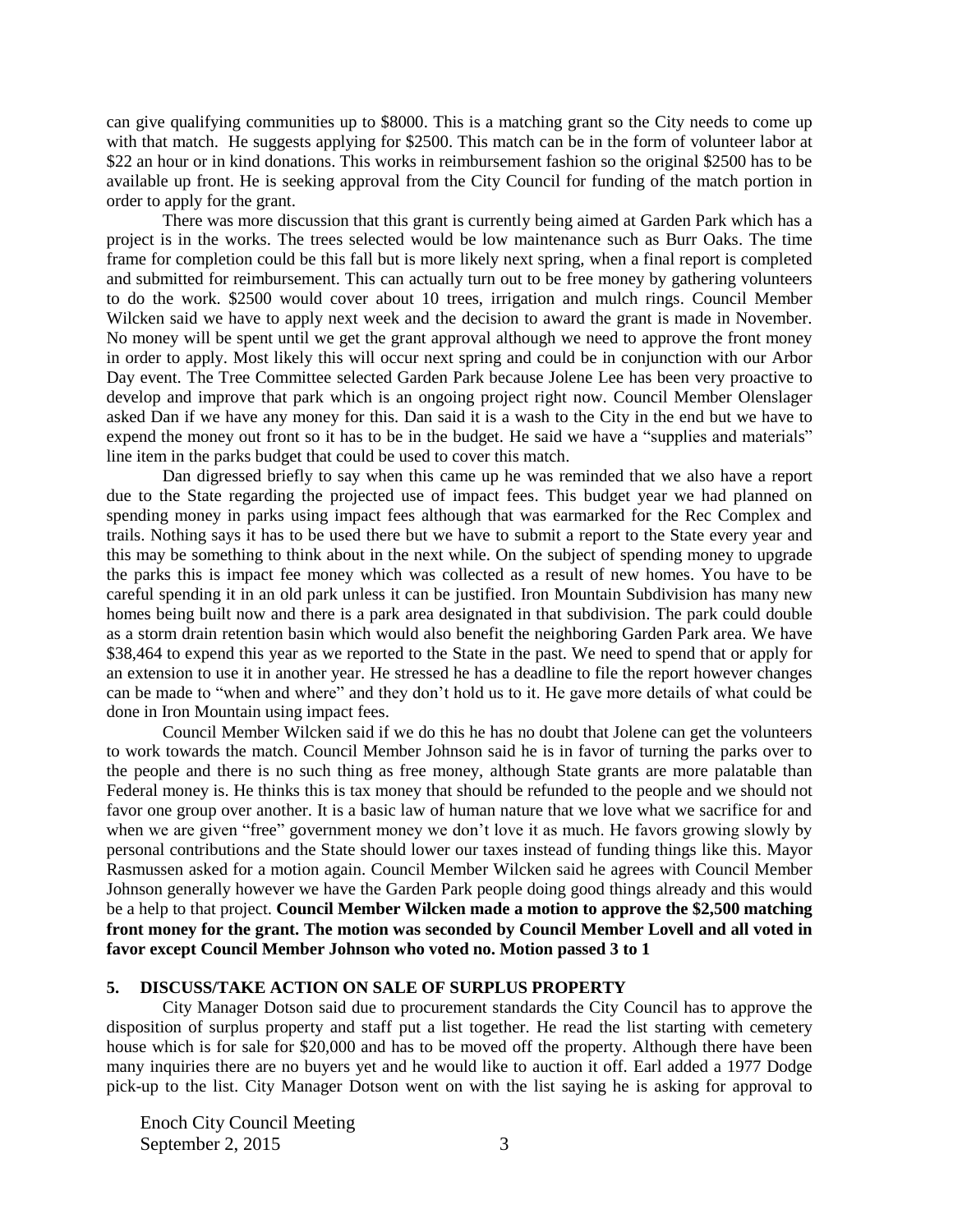dispose of this property. Council Member Wilcken asked where the money goes when things are sold? City Manager Dotson said it goes into the general fund or to whatever company owned the property. Mayor Rasmussen said we need a motion to approve this request. **Council Member Lovell made a motion to approve the list of property to be disposed of. Council Member Wilcken seconded the motion and all voted in favor.** 

# **6. DISCUSS SIGN ORDINANCE**

Mayor Rasmussen asked for discussion. Council Member Johnson said we talked about whether it would be legal to distribute flyers without a permit. City Manager Dotson said we are taking out the permit part per the last discussion. There was a reference to signs in public parks so we added that section in order to delete the part about signs found in 8-309. Essentially anyone can place any sign they want anywhere on public property.

# **7. ORDINANCE NO. 2015-09-02 AN ORDINANCE AMENDING THE ENOCH CITY CODE OF REVISED ORDINANCES, CHAPTER 10-449 AND CHAPTER 8-300 REGARDING SIGNS ON PUBLIC PROPERTY**

**Council Member Johnson made a motion to approve Ordinance 2015-09-02, an ordinance amending the Enoch City Code of Revised Ordinances, Chapter 10-449 and Chapter 8-300 regarding signs on public property. The motion was seconded by Council Member Wilcken and a roll call vote was held as follows:**

**Council Member Griffiths-absent Council Member Olenslager-no Council Member Johnson-yes Council Member Wilcken-yes Council Member Lovell-yes Motion passed 3 to 1** 

## **8. ORDINANCE NO. 2015-08-05-B AN ORDINANCE AMENDING THE ENOCH CITY ZONING ORDINANCE, CHAPTERS 17 AND 18 TO FURTHER DEFINE REQUIREMENTS IN COMMERCIAL ZONES**

Council Member Wilcken said he talked to David Owens about discussing his questions and will meet with him to understand the changes being recommended. He invited other Council Members to do the same. **Council Member Wilcken made a motion to table this item until September 16, 2015. Motion was seconded by Council Member Johnson and all voted in favor.** 

### **9. DISCUSS AND TAKE ACTION REGARDING RAVINE ROAD**

City Manager Dotson gave the history of this issue recapping the City Council meeting of December 13, 2014. He said the City Council has received a letter from Mr. Worth Grimshaw contending that Ravine Road has the same circumstances that North Enoch Road has and it too should be an open and unobstructed public road. Mr. Grimshaw contends it is discrimination to treat him one way on North Enoch Road and to treat Spencer Jones another way on Ravine Road as both roads had proscriptive use for many years. The City Council has discussed this matter in closed sessions because litigation was implied so now it is on the agenda to come to some decision on this road. Mayor Rasmussen asked Worth Grimshaw and then Spencer Jones to each give a condensed version of this matter.

Worth said Ravine Road was a public thoroughfare for many years. About 10-12 years ago it was open although gated with access. That was how it was on North Enoch Road too because he never said he would lock the gates. Ravine Road is the same situation and should be open also. He has property there as do others. They would like access to go up Ravine Road and it is shut off now. That is his contention.

 Spencer Jones came up with his attorney Robert Jensen who said he would address the issues. He compared the differences between Enoch Road and Ravine Road. There are statistics related to Enoch Road regarding the numbers of people using it and that road had been improved substantially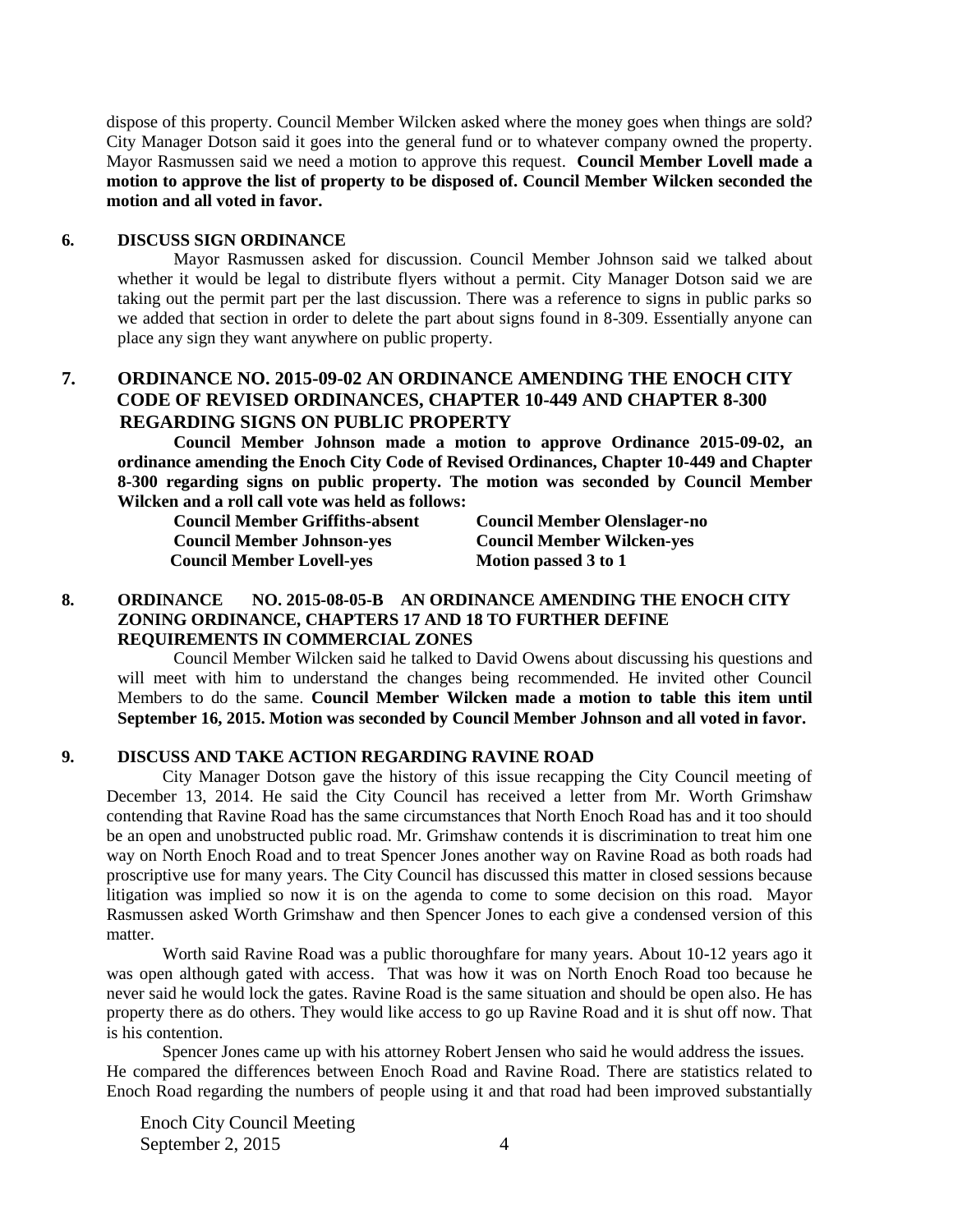by the County and the City. It is graveled with barrow pits. It was evident it was an active road. Ravine Road is more complicated. He appreciates the fact that we are talking about this and he cautions about ending the discussion prematurely. Ravine Road has no recent history of use. He referred to the Ridge Subdivision map and pointed out Ravine Road in the subdivision. If we look at the East end of Ravine Road it is not even a typical fire road with some tracks but has grown over completely. It is evidently different than Enoch Road. The second difference is that previous City Councils had an understanding that the road had been abandoned and the developer believed that too. Actions were taken such as approvals of projects assuming the road was abandoned. The question is what affect would opening the road have on actions already taken.

Mr. Jensen went on with considerable more discussion of the assumption that Ravine Road was abandoned although those County records have not yet been found. The question being recommended is to change the direction we have had with Ravine Road not keeping it as it always was. This action would have many serious impacts. The first point is there is a belief it is abandoned and they hope to prove that it was formally abandoned. Utah recognizes an exception to this. Abandonment should be a formal process where it is declared what is abandoned. This is different than what happened on Enoch Road. The history of Ravine Road is that it is a dirt road, never graveled or paved. It was made to go out to the east end of the City to connect with Highway 91 going to the northern communities. With the development of the frontage road and other connections any need for Ravine Road has been obviated. The general understanding is that Ravine Road was abandoned and with that in mind Enoch, assuming it was an unused road, has signed agreements between the developer and City. It is stated specifically in the agreement and the road is referred to as the "old abandoned" Ravine Road so all believed it to be abandoned. The agreement goes a step further recognizing that City utilities are sitting there without an easement and made an agreement with respect to the utilities. Putting a church on Ravine Road now has Heather Hue terminating at Ravine Road as a smooth turn into the church. On the other end of Ravine Road the City permitted a home and allowed it to be built on top of Ravine Road on a section of the road. In most places the traces of any road are 10-15 feet wide. In the subdivision roads are 50 feet wide. Mr. Jenson gave more examples of things the City has given permits for that interrupt what was known as Ravine Road making it into other roads such as Scenic Drive. For the City Council to blindly force this issue like Enoch Road would present real problems and involve condemning property to open this road.

Mayor Rasmussen asked if the City Council has questions. Council Member Johnson asked if both Worth and Spencer were informed of the opportunity to make statements. City Manager Dotson said they had agendas emailed to them.

Worth said he wanted to explain things Mr. Jensen did not get right. He said first with respect to North Enoch Road it is about 20 feet wide and is not graveled enough to maintain. In past rain storms the road was too muddy to go through so vehicles went out around the road onto private property. The second thing he brings to the Council's attention is when Ravine Road was first shut off City Manager Larry Brough ordered Spencer Jones to open the road and the City Council at that time chose not to follow up and make that happen. Ravine Road is oiled for all of about 200 yards. It is oiled to the City well just feet from the gate installed by Mr. Jones. Mr. Jones hauls dirt with trucks through this area to dump in the ravine wash to the west of where the road is closed. It is not closed to him but only to everyone else. Ravine Road was graveled and in good shape in the past and was not as represented.

Spencer Jones said to clarify he encouraged the Council to go look at the road saying there is no gate. He encouraged them to look at the abandoned Ravine Road east of the Stake Center and they will see there is no gravel or any improvements. Mayor Rasmussen asked City Attorney Kuhlmann for any comments. City Attorney Kuhlmann said the issue of whether the road was used recently is not an issue. If it was ever used for ten years by the public at any period of time then ceasing use does not abandon the road. To the extent that "implied abandonment" exists because things are built over the road now applies to that location on the road only. Anything to the east and west is still a road if it was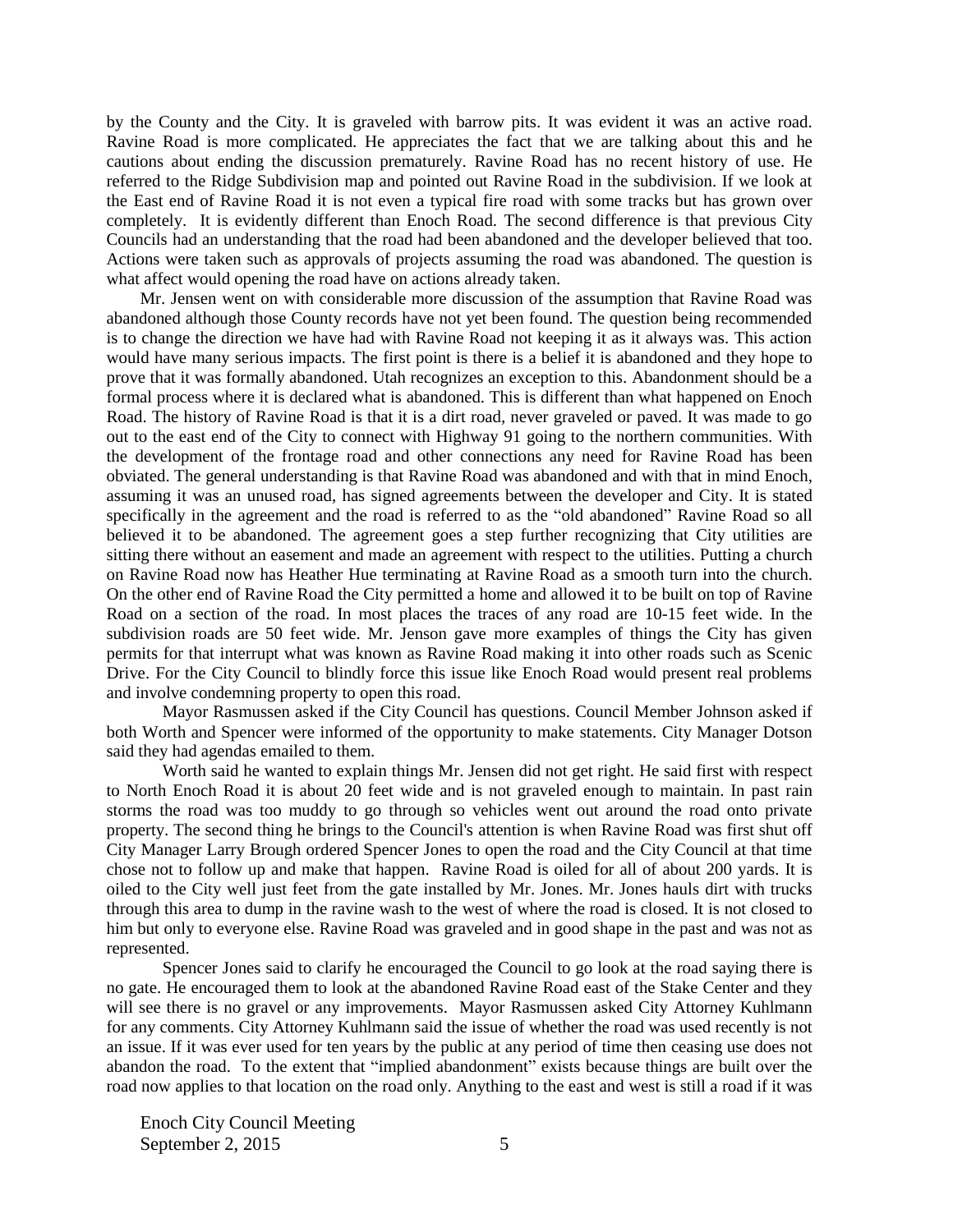used for ten years. It is too general to say everyone knew it was abandoned. There are other issues under the law if it was used for ten years and they are not necessarily limited to historic use like width of the road. If it goes to court the court will determine the width.

City Manager Dotson asked, what is the issue? If somebody had not said it, it would not be an issue. It is the same as anything else. It comes up when a problem is stated and that is why we have an issue. When it comes to access there is not one owner of property pertinent to Ravine Road that has lost access to that property. Some perceive this as an issue but is it an issue to the City only because it is being argued over by two parties who have involved the City.

Council Member Olenslager asked if there is a benefit to taking any action. City Manager Dotson said one challenge is emergency vehicles look at maps and it appears Ravine Road goes through and that can delay response times when they find they have to go around. That is a concern but it is fixable by communication with them. Do we need it open for people? We can get to the well with no problem. It is an issue because some have made it so. If the Council asserts it is a road you have to do something with it. City Attorney Kuhlmann said the Council can determine it is a public street if they want it to be one.

There was a discussion of the action taken on North Enoch Road and the manner in which that came about. Council Member Wilcken said they did not act last time. The Council had our attorney state that according to law it is a road. Things were brought up tonight and he sees no way this City Council can be the judges. This involves two individuals who want to have it out and we can't do anything about that. Council Member Johnson said there are private conversations going on that are not helpful in this decision. Worth said Spencer is dumping material into the ravine. It is in an agreement that the City has also done that. Earl confirmed they have permission to dump there. Council Member Johnson said there are mixed signals being sent from the City. We have a sign posted that says Ravine Road. Is there a dead end sign? No. We give building permits right in Ravine Road. Spencer said there is a sign that says "not a through street". City Manager Dotson said we actually get Class C road funds for that road. We have allowed a Stake Center to be built on it and homes too. Council Member Olenslager said he is hearing one saying it was not fair to me so he should not have his way. The City Council should not have to decide anything. To the extent these individuals want to have it out they can do that. Council Member Lovell said Ravine Road has had a ten year period when it was used and whatever mismanagement took place in between happened. The ten year thing is uninterrupted use Spencer said. The road has been fenced periodically all the time in the past. The fence still sits there all mangled up Spencer said.

Mayor Rasmussen asked where they want to go with this tonight. Council Member Wilcken said no field trip will bring any light to this. There are issues on both roads. He would like to see these two gentlemen sit down and work this out so it is not an issue. He understands property protections but can't see how we can treat these two roads separately with a right of way established by use in the past as stated by City Attorney Kuhlmann. No one can find abandonment documents so what do we do.

Attorney Robert Jensen said the issue is not that it is a road and no one is trying to abandon the used part of the road. The question is whether formally abandoned or not the City has taken so much affirmative action with permitting other uses that it is now implied to be abandoned. Think of the havoc you create if you declare it a road or if there is a "work around" existing structures. Council Member Lovell said the matter is does a road exist or not. If they say the road goes thru to Highway 91 then they negate the other preexisting actions. Council Member Johnson said personally he thinks we should let them do what they want. Let Worth gate off his road and acknowledge the City has given permits on Ravine Road. Those who have property can just go around.

City Manager Dotson said it is the individuals in this debate that care about this however the outcome could alter B and C road funds. Mayor Rasmussen asked City Attorney Kuhlmann for options. He said they can determine it is a public street due to use with the exception of where structures are or they can do nothing. Mayor Rasmussen asked if we do nothing what happens. City Manager Dotson said if we are collecting Class C road funds on it then we should maintain it. We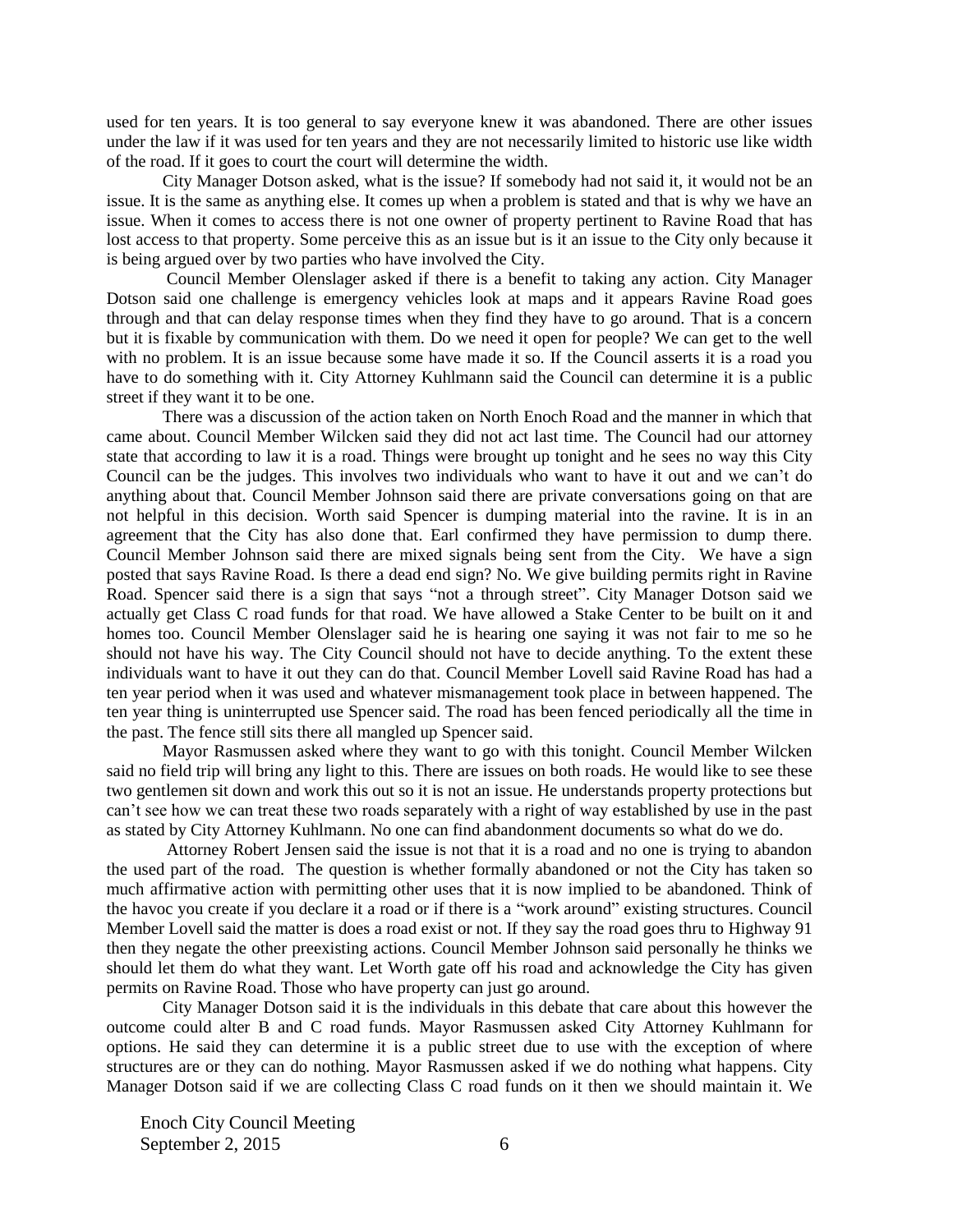adjust our road list every two years he added, and we send that to the State for adjustments. We still get Class C road funds for Parkview Subdivision although those roads are not maintained. Council Member Wilcken said he has been on City Council on and off over the years and this is not a new discussion. We have talked about it before many times. What is to be gained by doing anything? The two parties involved should go at it, not the City. It was noted that if we act then actions could be taken against the City. City Manager Dotson said the City has been informed that attorneys for the parties will be involved if no action is taken. He said he does not feel threatened however consequences take place after actions. Definitive statements were made by the parties that attorneys would be involved. Council Member Lovell suggested this be handled the same as Enoch Road was. Council Member Wilcken reminded the Council that our attorney made a statement, not the City Council and we should do the same on this issue.

City Attorney Kuhlmann summed up the decision of the City Council on North Enoch Road saying that through ten years of use it is a public road and Enoch City's jurisdiction stops at the end of the Enoch City limits. It constitutes a public road to remain unobstructed and that was what was stated. They could do the same thing with Ravine Road however he would make an exception for where structures are located.

Mayor Rasmussen asked for a motion to do the same as before. Council Member Wilcken said we did not tell Mr. Grimshaw what to do but to leave it unobstructed. The parties need to work together to make this go away. The City has no interest in one or the other.

The action taken by the City Council was that they did not vote but had a consensus to do what we did in the issue with North Enoch Road. They will declare Ravine Road a public road and counsel the parties with grievances to work it out. To the extent that Ravine Road has been used by the public for ten years or more during anytime, it is a public road except where buildings are now located. City Attorney Kuhlmann concurred they can do this by consensus or motion. The Council Members confirmed they did this last time by consensus and want to do the same now. Mayor Rasmussen confirmed that there was a consensus and that they want City Attorney Kuhlmann to write the same letter in this case.

#### **11. PUBLIC COMMENTS-**Mayor Rasmussen invited three minute comments.

David Benkert Sr. said regarding the Planning Commission appointments he thinks it should be better discussed. He added he agreed on Ravine Road.

Alisha Jones and she built on Ravine Road and wanted the Council to know if it is opened to through traffic it will be a worse safety hazard than it already is. She said by the church there are no regulatory signs of any kind. Dogs have been hit there and kids play there. She is concerned for safety if there is more traffic than already exists.

Brian Johnson said he owns the home at the bottom of Ravine Road and if they say it is opened except where homes are it will be a mess. It is crazy that these individuals run to mommy with petty problems and the City Council is caught in the middle. There is access to any properties on Ravine Road and being obstructed in places does not keep anyone from their property.

Ryan Johnson said it is interesting to watch this as the public will be voting soon. He wants to see people who are running for office put the City's interests first and he is not sure he saw that today. He would like more comment from those running. He thanked the City Council.

Lisa Baker said in staff reports she would like to know when the City will be finished with Half Mile Road.

**12. CORRESPONDENCE-**Council Member Johnson said he hoped Chief Ames would be here. He said he advanced a proposal for the nuisance ordinance that was rejected and since then staff has been sending him nuisance complaints.

# **13. COUNCIL/STAFF REPORTS**